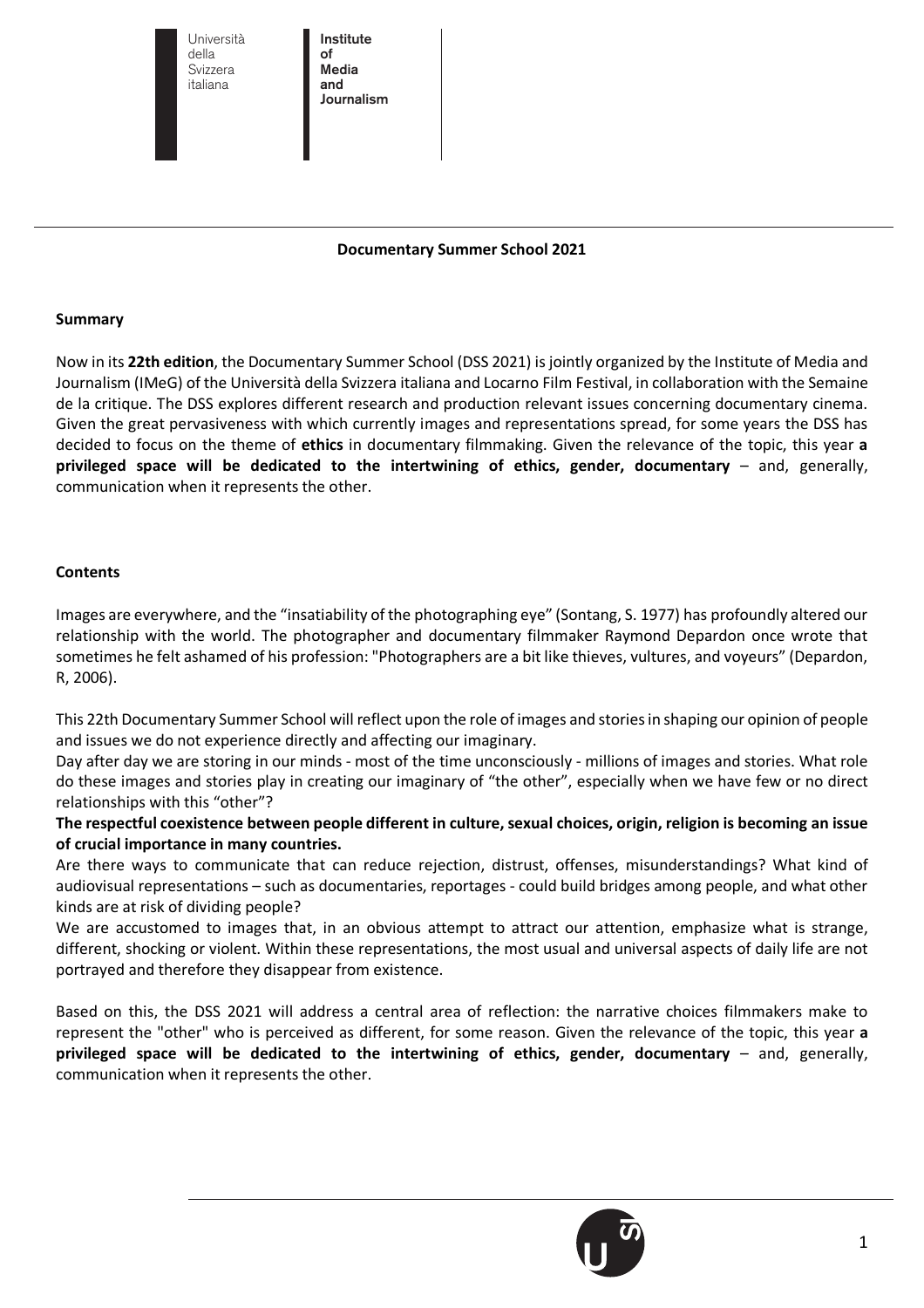Università Università della della Svizzera Svizzera italiana italiana

Institute Institute of of Media Media and and Journalism Journalism

### **Format**

This year's DSS **lectures** will be offered **online**. The DSS's main topic – Ethics and documentary filmmaking - will be addressed across different lectures:

- The ethics of representing the other introduction and main issues delivered by Cristina Lasagni, professor of Cinema and Documentary at Università della Svizzera Italiana and DSS Scientific Director.
- Participatory cinema and documentary delivered by Andrea Segre, award-winner filmmaker who has directed over twenty films of documentary and fiction genre.
- Gender and documentary (Guest lecturer to be confirmed)
- Ethics of film funding delivered by Nevina Satta, CEO Sardinia Film Commission.
- 2 Q&A with directors selected by the Semaine de la Critique

The DSS 2021 will also offer **private virtual screenings** of films **from the Locarno Film Festival** and from the **filmography of the DSS guests.** The selected films will be **connected to the daily lectures** and will be used to **support and feed the discussions**. Analyzing films through the contribution of scholars and filmmakers, the DSS 2021 will discuss the ethics of documentary filmmaking, the eventual ethics guidelines used by filmmakers and how these guidelines helped them keeping up with the challenges posed by the new media landscape. At least two of the private screenings will be devoted to the viewing of **films in the selection of the Semaine de la critique** followed by a live **Q&A with the director** of the film.

#### **Rates and fruition modalities**

This year's DSS **lectures** will be offered in a hybrid format: **online** or **in-person** students who will attend **online classes**. We offer places for up to 36 undergraduate students in the fields of film, media and communication. Graduate students, PhD students and emerging filmmakers are also eligible to apply.

#### *In-person Students*

We have 6 spots for students that are in condition to come to Locarno for the Festival. The participation fee is 470 CHF and covers:

- Online lectures
- 2 virtual Q&As with directors of films selected for Locarno Film Festival
- A dedicated classroom with free Wi-Fi to follow the online lectures and Q&A.
- Bed and breakfast accommodation for 7 nights, single room, at the Locarno Youth Hostel (9-14 August 2021).
- Accreditation valid for Festival screenings and connected Festival activities (9-14 August 2019)

\*Meals other than breakfast and travel to and from the Festival are at the expense of participants.

\*As part of the Festival we will enforce any Covid-19 restriction or rule that will be required for Festival attendees. We will give students details about that in due time.